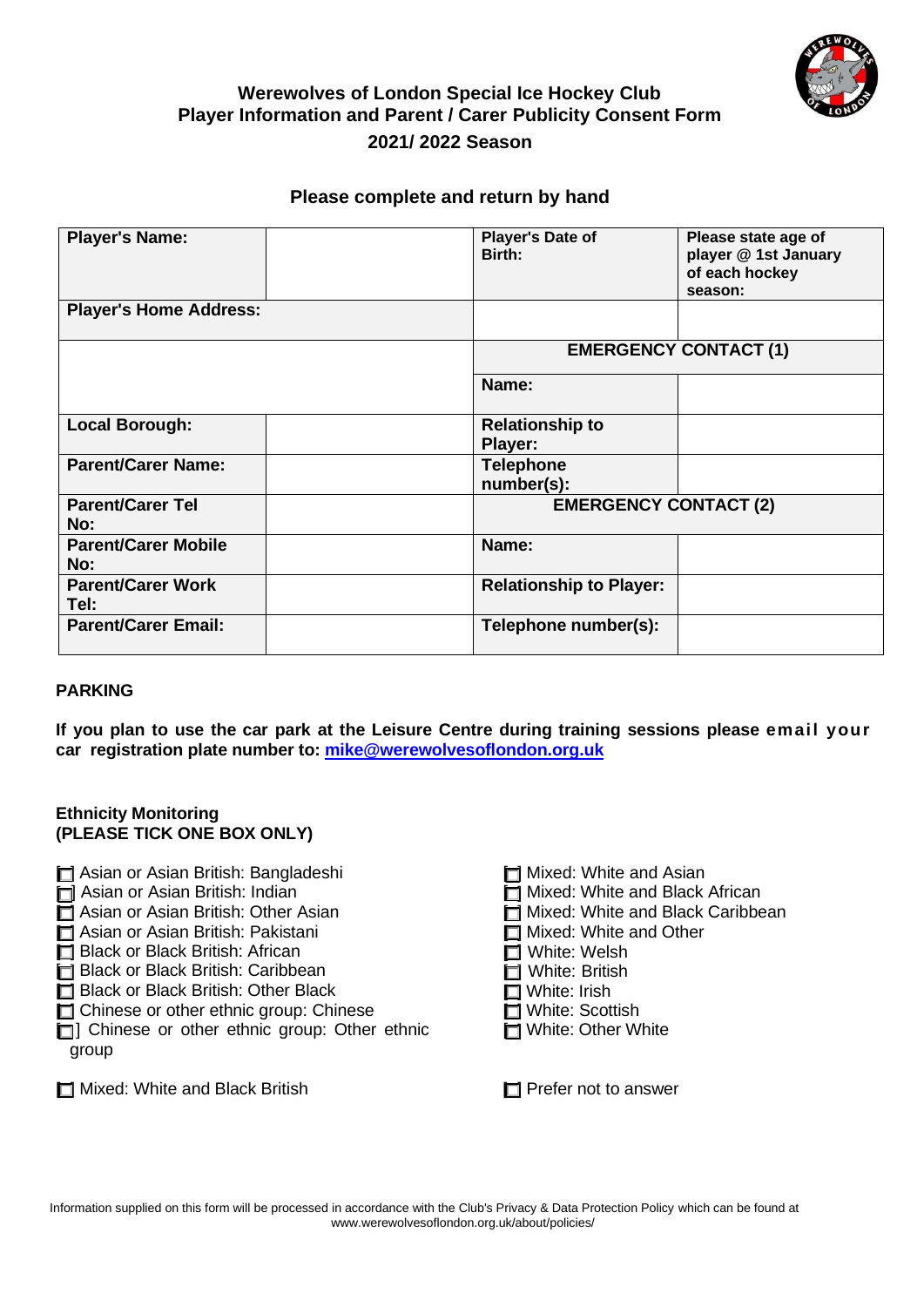# **Werewolves of London Special Ice Hockey Club Player Information and Parent / Carer Consent Form**

### **Publicity Consent**

I consent to the taking of photographs and/or video/film footage of this player, individually or as part of the team, during training or on match days, or at any other events organised by the club, or events organised by another organisation in which the Werewolves of London are participating, for publication in material relating to the Werewolves of London or Special Hockey International.

# **Please print Full name of Parent or Carer:**

**Relationship to Player:**

**Parent/Carer signature: Date:**

**Player signature (if over 18) Date:**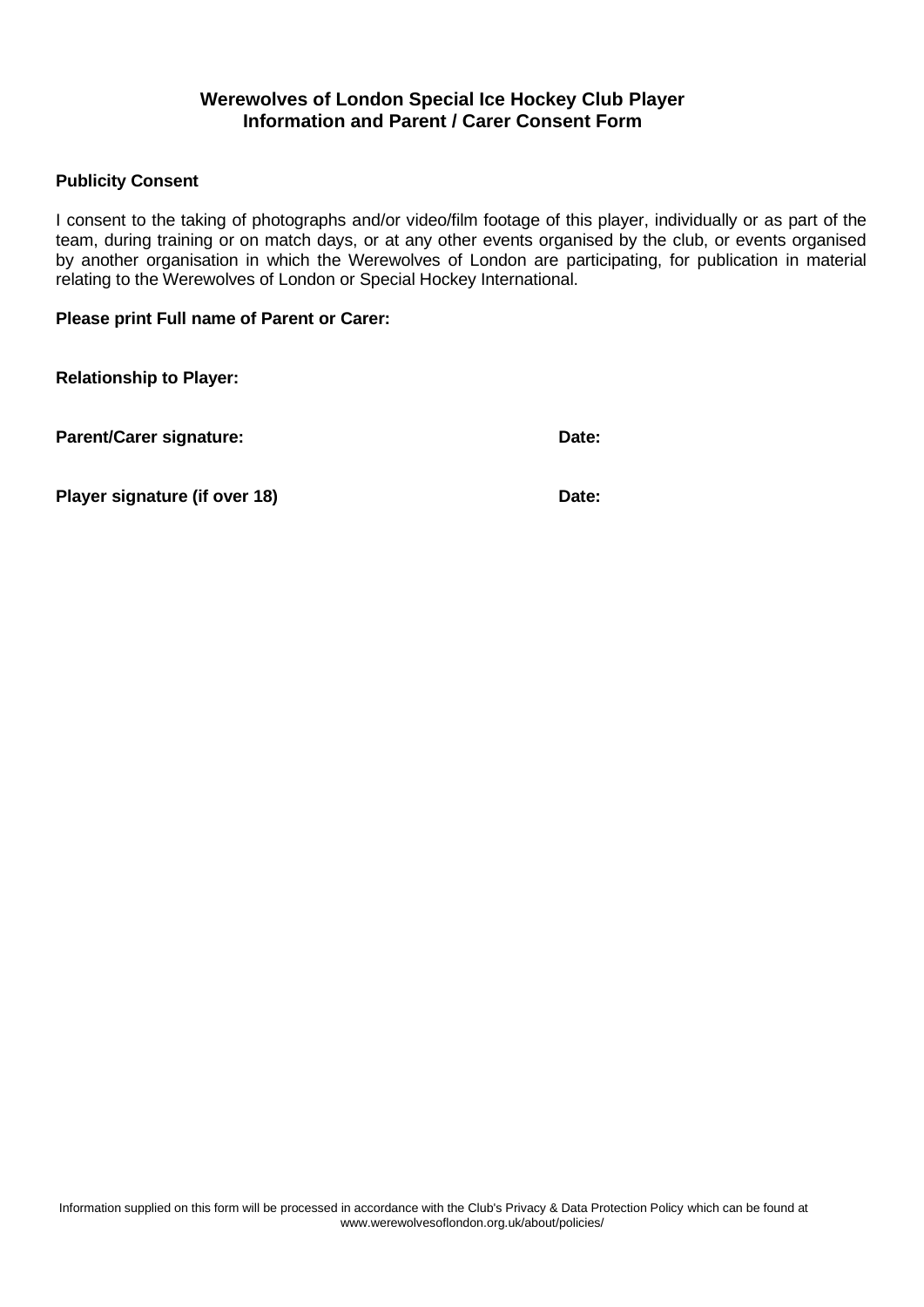| Your involvement in sport:                                                                                                                                                                                                                                            |  |
|-----------------------------------------------------------------------------------------------------------------------------------------------------------------------------------------------------------------------------------------------------------------------|--|
| What sports/activities have you taken part in before<br>and to what level?                                                                                                                                                                                            |  |
| Why do you want to join this club/team/activity?                                                                                                                                                                                                                      |  |
| What do you enjoy most about playing sport, and<br>what do you think you are best at?                                                                                                                                                                                 |  |
| Are there any practical things that have helped you<br>previously take part in sport that would help us<br>support you here? For example adapted equipment,<br>rules or activities, or something g else.                                                              |  |
| What do we need to understand about your condition<br>to make sure we are able to support you if issues arise<br>while you are taking part, eg linked to levels of<br>mobility, particular hydration requirements, range of<br>movement, fatigue, activity intensity? |  |
| <b>Communication:</b>                                                                                                                                                                                                                                                 |  |
| What do you like/prefer to be called?                                                                                                                                                                                                                                 |  |
| What's your first language or preferred<br>communication medium?                                                                                                                                                                                                      |  |
| How do you best communicate (and understand<br>others) - particularly in a sports context?                                                                                                                                                                            |  |
| Are there specific considerations we need to bear in<br>mind to support communication with you, eg avoiding<br>a lot of background noise; making statements short,<br>clear and/or repeated, etc?                                                                     |  |
| Is there a need for us to arrange additional support<br>around communicating with you, eg availability of an<br>interpreter?                                                                                                                                          |  |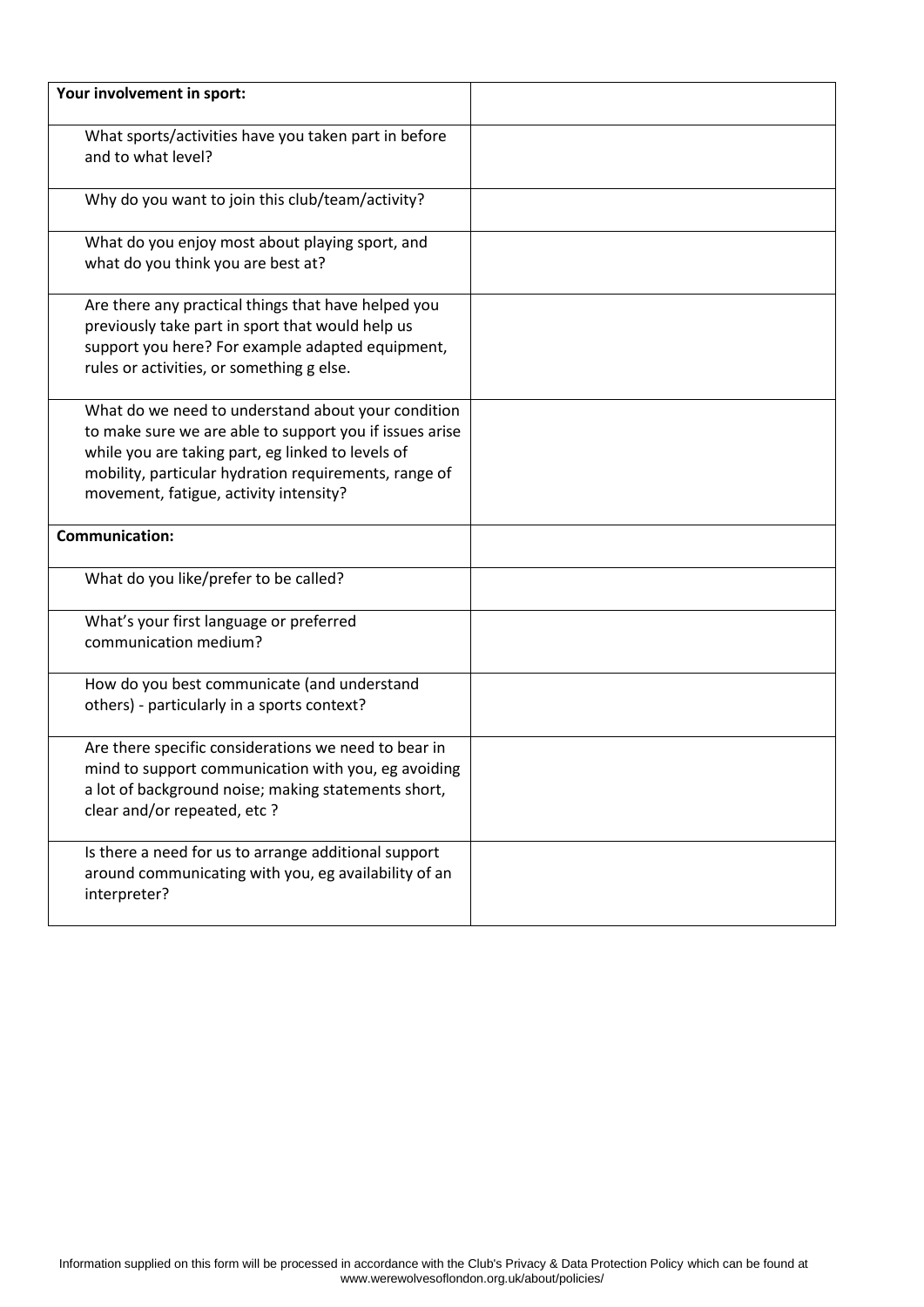# **Werewolves of London Special Ice Hockey Club Player Medical Information and Parent/Carer Consent Form**

### **PLEASE ANSWER ALL THE QUESTIONS**

| <b>Player's Name:</b> | Date of Birth: |
|-----------------------|----------------|
|                       |                |

| <b>GP Name:</b>    | <b>GP Practice Address:</b> |
|--------------------|-----------------------------|
| <b>GP Tel. No:</b> |                             |
|                    |                             |

#### **PERSONAL HEALTH HISTORY**

[If you answer yes please explain further in the provided overleaf]

**Please state your child's medical or other condition or disability/additional need (e.g. ADHD, ASD, Downs Syndrome or other condition):**

| Illness requiring medical attention in the past year?                                           | Yes/No |
|-------------------------------------------------------------------------------------------------|--------|
| Any recent surgery in the last 2 years?                                                         | Yes/No |
| Has the player an Illness requiring medical attention in the past year?                         | Yes/No |
| Under observation by a doctor for a problem?                                                    | Yes/No |
| ECG's in the past? / History of an abnormal ECG?                                                | Yes/No |
| Heart murmur or irregular or extra heart beats?                                                 | Yes/No |
| Any chest pains, dizziness, shortness of breath, excessive fatigue during exercise?             | Yes/No |
| Ever fainted or lost consciousness during exercise?                                             | Yes/No |
| Diabetes?                                                                                       | Yes/No |
| High or Low blood pressure?                                                                     | Yes/No |
| Asthma/exercise induced asthma?                                                                 | Yes/No |
| Loss or problem with any paired organs (e.g. eyes, testicles, kidneys)                          | Yes/No |
| Has anyone in your family suffered from high blood pressure, sudden death, heart attack, or any | Yes/No |
| hereditary disease?                                                                             |        |
| Epilepsy?                                                                                       | Yes/No |
| ASD?                                                                                            | Yes/No |
| Downs Syndrome?                                                                                 | Yes/No |
| ADHD?                                                                                           | Yes/No |
| Cerebral Palsy?                                                                                 | Yes/No |

### **Please provide any additional information here or on the last page if you have answered yes to any of these questions**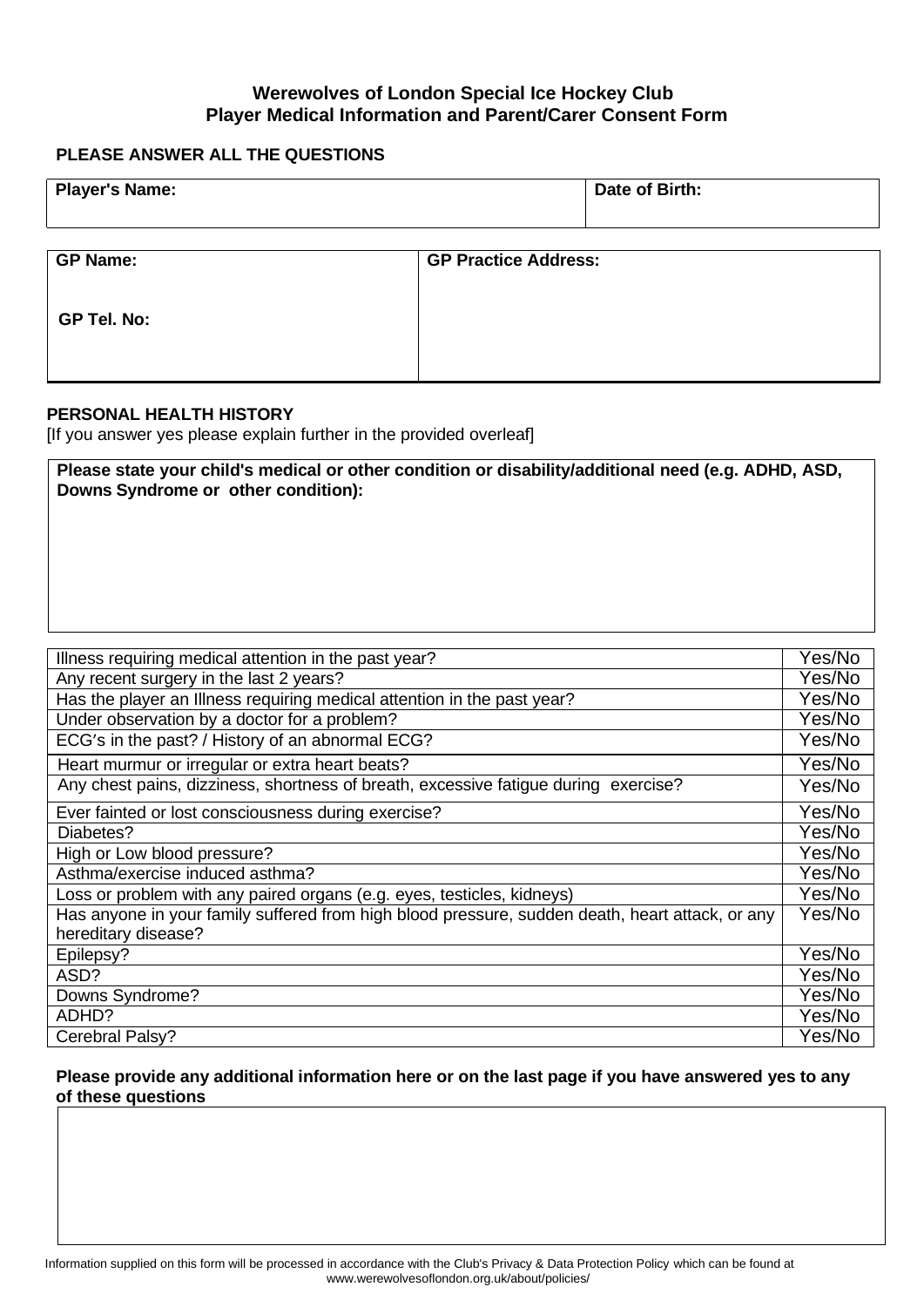# **Werewolves of London Special Ice Hockey Club Player Medical Information and Parent/Carer Consent Form**

#### **HEAD INJURY**

[If you answer yes please explain further in space provided below]

| Has the player ever had a concussion?                         | Yes/No |
|---------------------------------------------------------------|--------|
| If yes, how many times?                                       |        |
| When was the player's last concussion?                        |        |
| Has the player ever lost consciousness?                       | Yes/No |
| If yes, for how long                                          |        |
| Has the player ever been kept out of sport with a concussion? | Yes/No |

#### **Please explain further if you have answered yes to any of these questions**

### **SPORTS AND NON-SPORTS INJURIES**

Please provide details of any injuries that the player had in the last two years. Please include dates and whether the player had any treatment.

### **ALLERGIC REACTIONS**

| Does the player have any allergies (e.g. stings, bites, food, medication)    |        |
|------------------------------------------------------------------------------|--------|
| If yes what is the player allergic to and what reaction does he/she develop? |        |
|                                                                              |        |
|                                                                              |        |
| Does the player carry an epi-pen?                                            | Yes/No |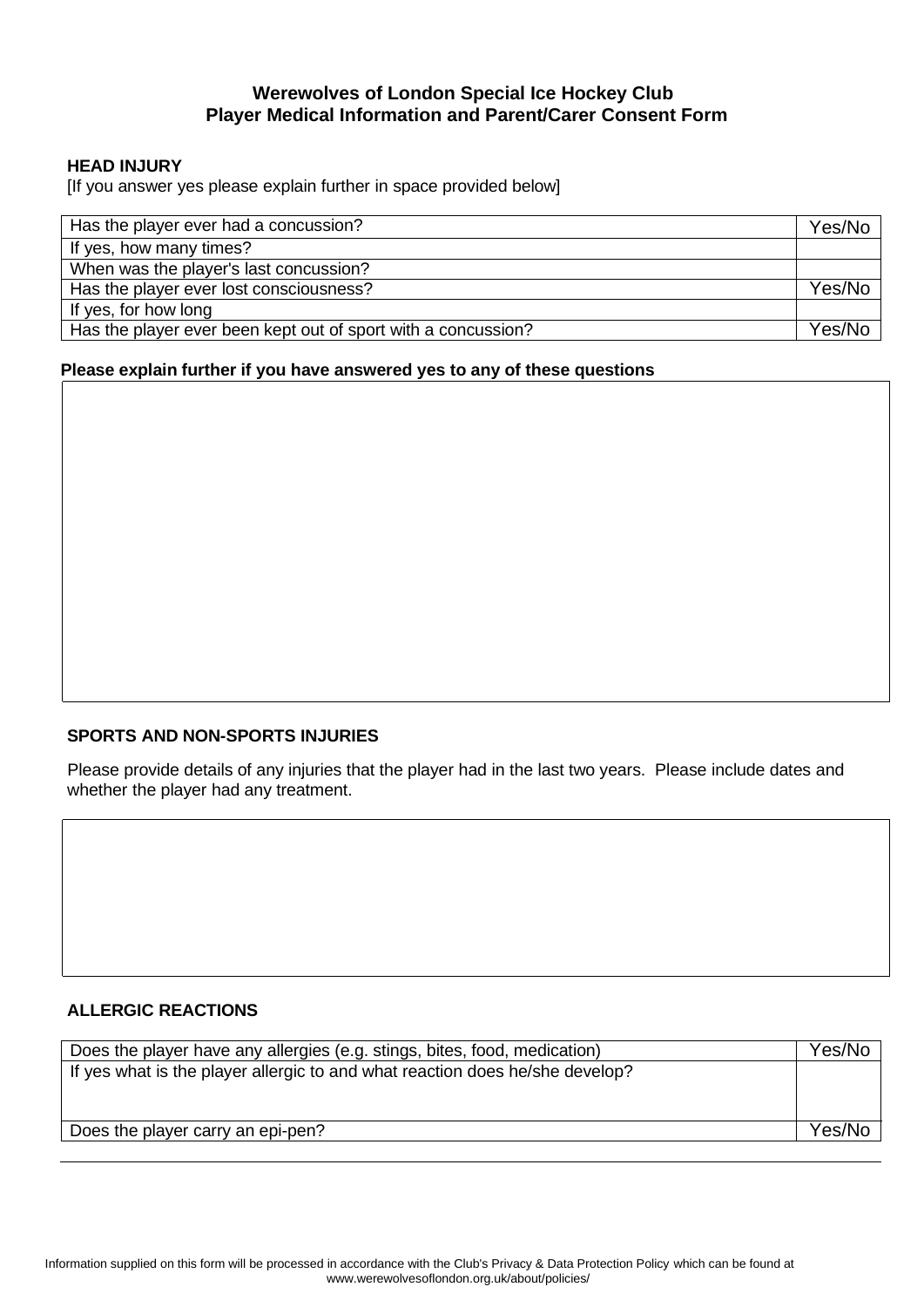# **Werewolves of London Special Ice Hockey Club Player Medical Information and Parent/Carer Consent Form**

**Please list the medication your child takes on a daily/regularly basis [excluding vitamins]** *Please describe any problems/implications for first aid treatment*

**Any other relevant information:**

### **MEDICAL UPDATE AGREEMENT**

I have read and fully understood this entire form. I have answered the questions thoroughly and accurately. I understand that it is my responsibility to inform Werewolves management team in writing of any changes to the information provided in the medical form.

### **Please print Full name of Parent or Carer: Relationship to Player:**

**Parent/Carer signature: Date:**

**Player signature (if over 18) Date:**

#### **MEDICAL CONSENT**

*[If the player is not accompanied by a Parent(s)/Legal Guardian(s)]*

Werewolves of London Coaches, when responsible for the above-named player at training, tournaments or during tournament travel to and from away fixtures, or at other events, have my permission to take any medical decision and/or give parental permission in my place, in cases of medical emergencies.

**Please print Full name of Parent or Carer: Relationship to Player: Parent/Carer signature: Date:**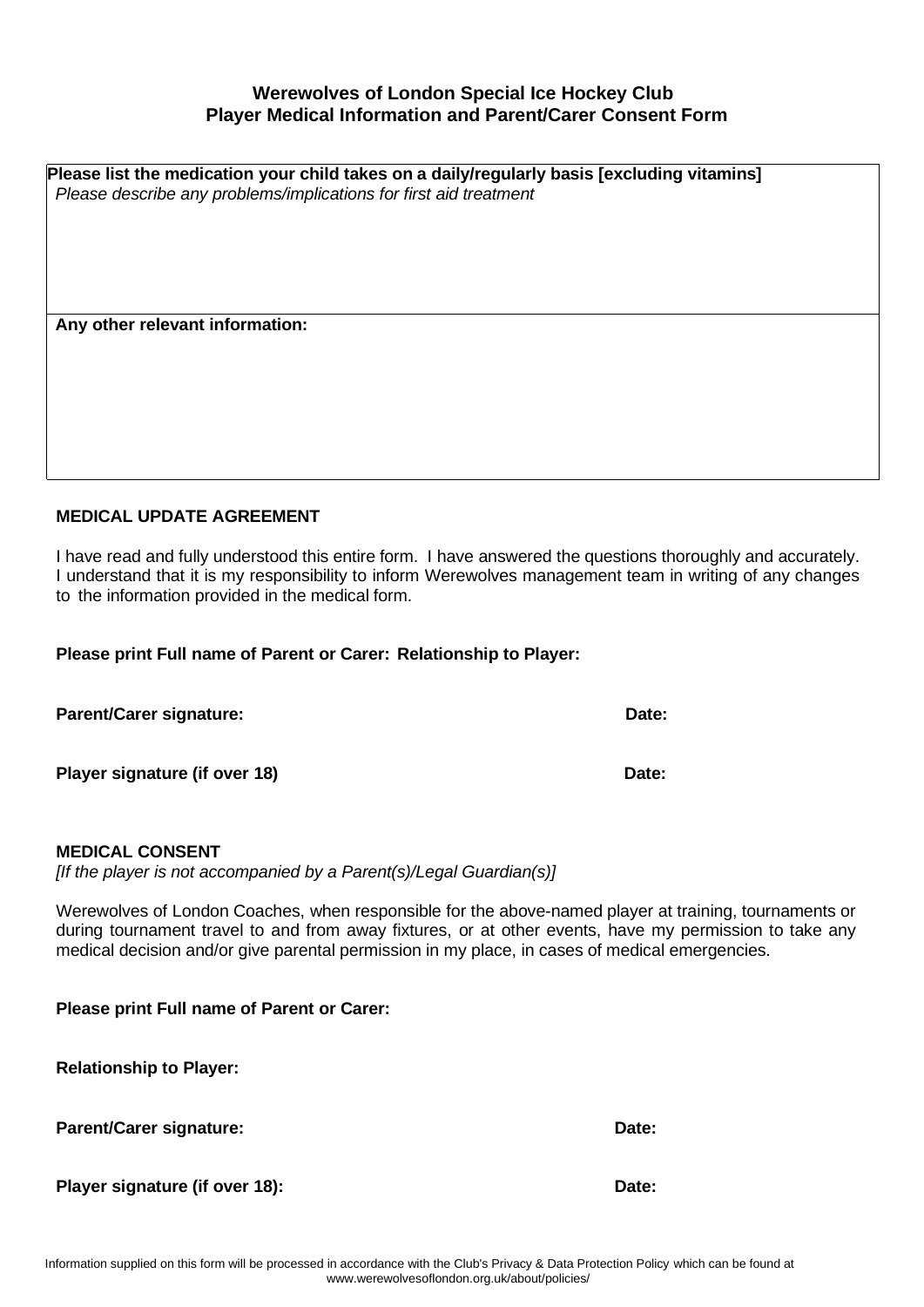# **Werewolves of London Special Ice Hockey Club Code of Conduct for Players**



**When I register as a player, not only am I signing to agree my membership of The Werewolves of London Special Ice Hockey Club, but I am also signing to say that I understand, and will to the best of my ability, adhere to this Code of Conduct.**

- $\triangleright$  I will participate because I want to and for the fun of it, not just because my Parents or Coach want me to.
- ➢ I will co-operate with and respect my Coach, officials and team mates and opponents, because without them there would not be a game for me to participate in.
- $\triangleright$  I will play to the rules of the game.
- $\triangleright$  I will accept success and failure, victory and defeat, equally.
- ➢ I will resist any temptation to take banned substances or use banned techniques.
- ➢ I will always try to control my temper both my team, and I will benefit. I understand that competition is stressful and can provoke powerful emotions but fighting and "mouthing off" spoils the game for everyone.
- $\triangleright$  I will not use inappropriate language.
- $\triangleright$  I will be a team player and encourage others to work together; if I work hard my team will benefit.
- $\triangleright$  I will set a positive example for others, particularly younger players and supporters.
- $\triangleright$  I will remember that my Coaches and other officials are there to help me. I understand that while they can and will make mistakes from time to time, I must still respect their decisions.
- ➢ I will let my Coach and Captain ask any necessary questions to officials.
- $\triangleright$  I will remember that while it is great to win, it should be fun to play at all times.
- ➢ I will thank my Coach, the Officials and my parents/supporters for their time and support.
- $\triangleright$  I will respect the facilities and the property of others.
- $\triangleright$  I will behave appropriately in the changing rooms and arena (both home and away).

**Ice Hockey is a fast and often aggressive sport but there is a big difference between playing and training competitively, and the intimidation and abuse of others. The Werewolves of London Special Ice Hockey Club has a policy of ZERO TOLERANCE towards verbal and physical abuse. Any individual found to be involved in the verbal or physical abuse of another club member may, at the discretion of the Disciplinary Committee, be suspended from the Club.**

**SIGNED: DATED:**

**NAME PRINTED:**